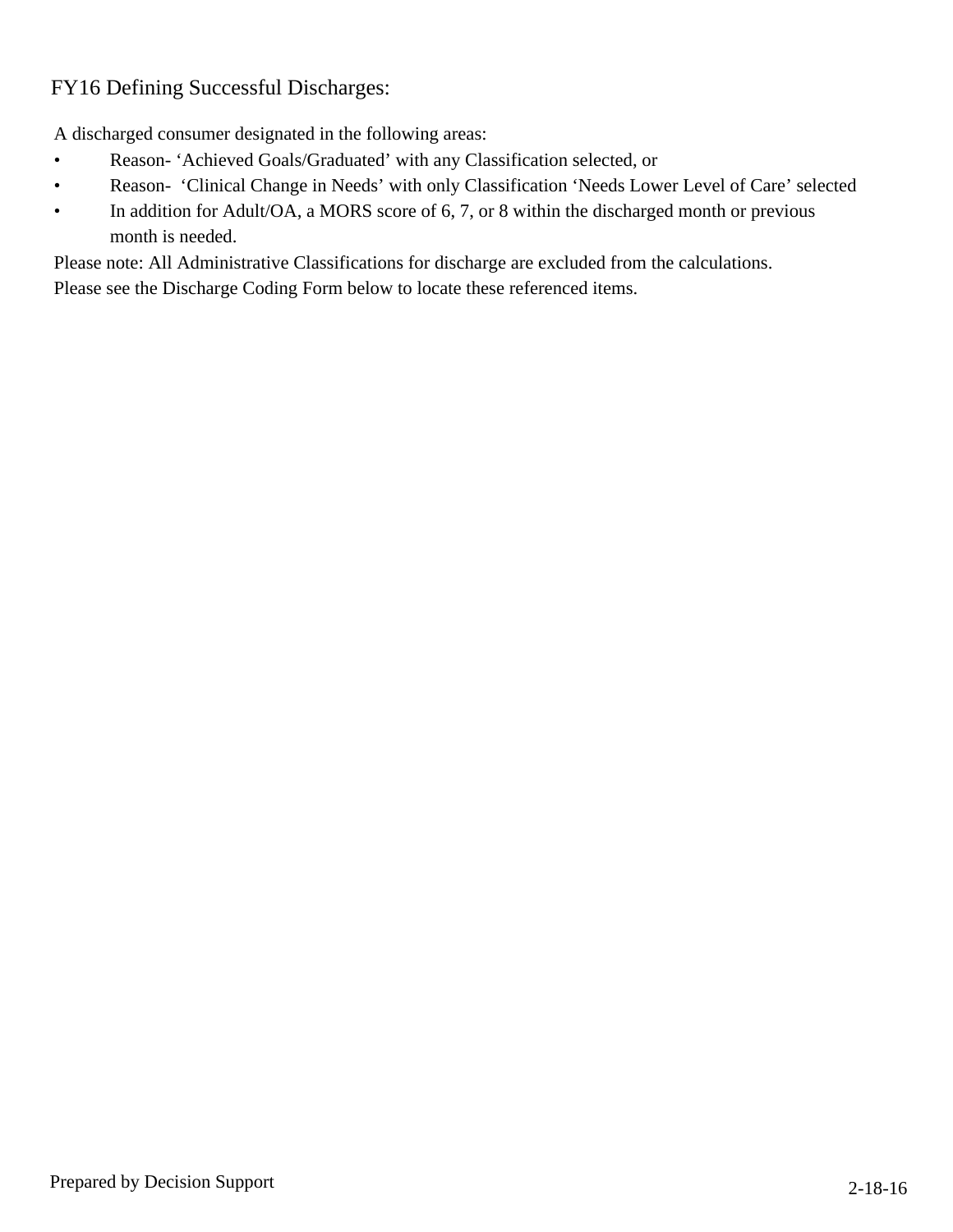## Discharge Coding Form

| Client ID: | Client Name: | Provider: |
|------------|--------------|-----------|
|            |              |           |

| <b>CATEGORY</b> (check one)                                            |                                                              |  |
|------------------------------------------------------------------------|--------------------------------------------------------------|--|
| Transfer (from one Reporting Unit/Cost Center to Another)              |                                                              |  |
| Location of Transfer                                                   |                                                              |  |
|                                                                        |                                                              |  |
| <b>Transfer to County-Operated FQHC</b>                                |                                                              |  |
| $\Box$ FQHC                                                            |                                                              |  |
|                                                                        |                                                              |  |
|                                                                        |                                                              |  |
| Discharge from System                                                  |                                                              |  |
| What triggered client to discharge (check one):                        |                                                              |  |
| $\Box$ Client Requested Discharge Because Client Goals Achieved        |                                                              |  |
| $\Box$ Clinician Requested Discharge Because Client Goals Achieved     |                                                              |  |
|                                                                        |                                                              |  |
| $\Box$ Client No Longer Meets Medical Necessity/Program Criteria (NOA) |                                                              |  |
| $\Box$ Client and/or Family Reported Dissatisfaction                   |                                                              |  |
| $\Box$ Client Inactive (per Agency Protocol)                           |                                                              |  |
| $\Box$ Administrative                                                  |                                                              |  |
| $\Box$ Other, List Reason                                              |                                                              |  |
|                                                                        |                                                              |  |
| <b>REASON (check one)</b>                                              | CLASSIFICATIONS (check all that apply)                       |  |
| <b>Achieved Goals/Graduated</b>                                        | $\Box$ Emotional/Behavioral Wellness                         |  |
|                                                                        | $\Box$ Developmental/Functional                              |  |
|                                                                        | $\Box$ Housing                                               |  |
|                                                                        | $\Box$ Employment/Vocational                                 |  |
|                                                                        | $\Box$ Educational                                           |  |
|                                                                        | $\Box$ Family/Natural Supports/Relationships                 |  |
|                                                                        | $\Box$ Social Skills<br>$\Box$ Reduction/Abstinence From Use |  |
|                                                                        | $\Box$ Physical Health                                       |  |
|                                                                        | $\exists$ Spiritual                                          |  |
|                                                                        | $\Box$ Legal Status                                          |  |
| $\Box$ Administrative                                                  |                                                              |  |
|                                                                        | $\Box$ Moved Out of Service Area                             |  |
|                                                                        | $\Box$ Redundant Services (remains in                        |  |
|                                                                        |                                                              |  |
|                                                                        | services)                                                    |  |
|                                                                        | $\Box$ Unilateral Change in Placement (e.g.<br>court order)  |  |
|                                                                        | $\Box$ Financial/Loss or Reduction of                        |  |
|                                                                        | Benefits/Eligibility                                         |  |
|                                                                        | $\Box$ Obtained Private Insurance (for mental                |  |
|                                                                        | Health svs)<br>$\Box$ Obtained Benefits/Insurance            |  |